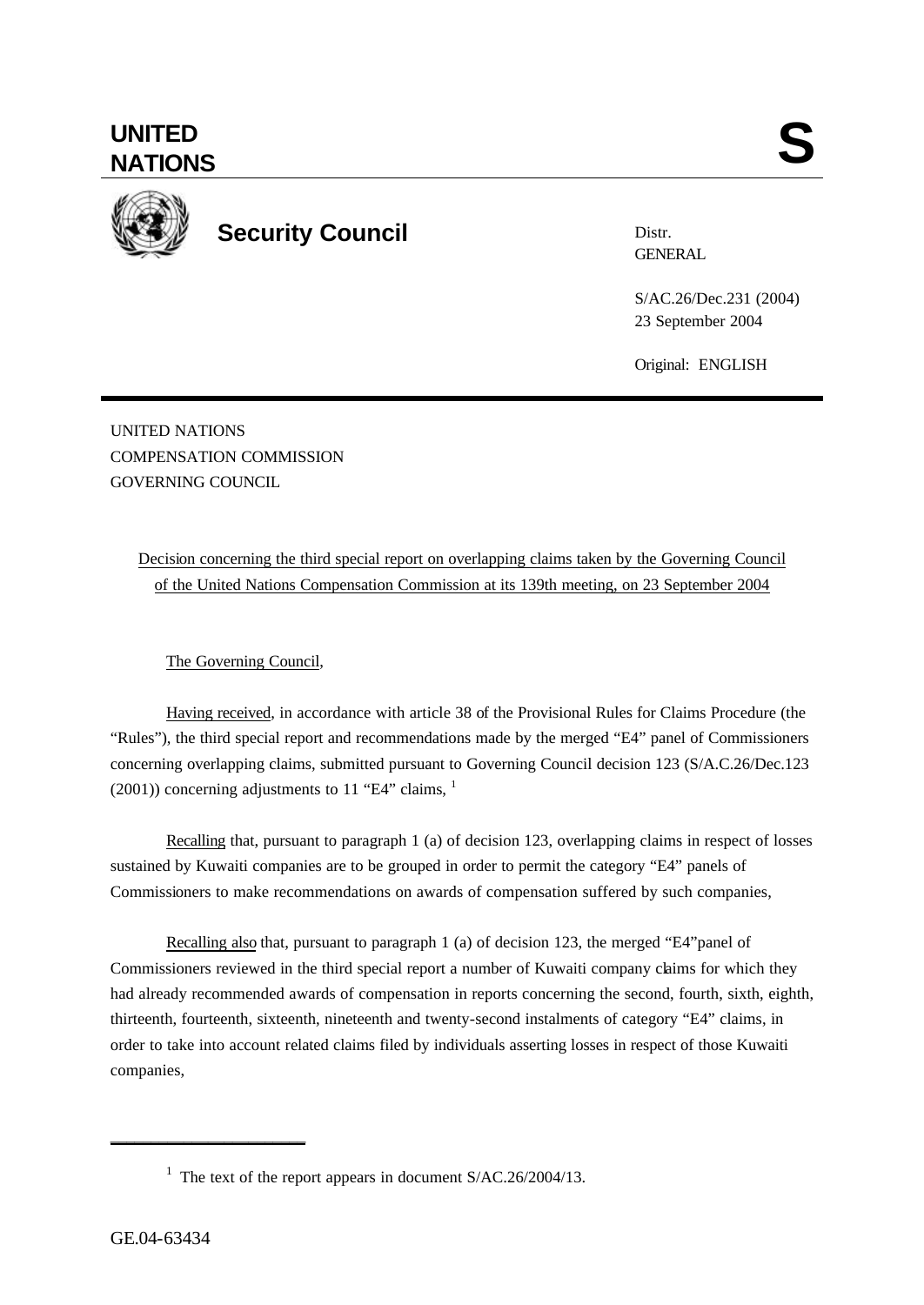S/AC.26/Dec.231 (2004) Page 2

Noting that the amounts claimed in the related claims filed by individuals, which were considered by the merged "E4" panel of Commissioners in relation to the previously reviewed Kuwaiti company claims, were asserted in timely filed and duly registered claims submitted by individuals in categories "C" and "D",

1. Approves the recommendations made by the panel of Commissioners, and, accordingly,

2. Decides, pursuant to decision 123 and article 40 of the Rules, to approve the revised recommended awards concerning the claims covered in the third special report. The aggregate revised amounts awarded per instalment, based on the recommendations contained in annexes I, II, IV, V and VI of the third special report, are as follows:

Table 1. Second instalment category "E4" claims revisions

| `ountry | Number of claims with<br>revised awards | Previous total award<br>USE | Revised total award |
|---------|-----------------------------------------|-----------------------------|---------------------|
| Kuwait  |                                         | $\cdot$ $\cdot$<br>nıl      | 567,592             |

| Table 2. | Sixth instalment category "E4" claims revisions |  |  |
|----------|-------------------------------------------------|--|--|
|          |                                                 |  |  |

| Country | Number of claims with<br>revised awards | Previous total award<br>USL | Revised total award |
|---------|-----------------------------------------|-----------------------------|---------------------|
| Kuwait  |                                         | 1.018.834                   | .031,124            |

Table 3. Thirteenth instalment category "E4" claims revisions

| Country | Number of claims with<br>revised awards | Previous total award<br>USD <sup>®</sup> | Revised total award |
|---------|-----------------------------------------|------------------------------------------|---------------------|
| Kuwait  |                                         | 2,067,575                                | 2,607,435           |

Table 4. Fourteenth instalment category "E4" claims revisions

| Country | Number of claims with<br>revised awards | Previous total award<br>USI | Revised total award |
|---------|-----------------------------------------|-----------------------------|---------------------|
| Kuwait  |                                         | 267,291                     | 407,862             |

```
Table 5. Nineteenth instalment category "E4" claims revisions
```

| `ountrv | Number of claims with<br>revised awards | Previous total award<br>USL | Revised total award |
|---------|-----------------------------------------|-----------------------------|---------------------|
| Kuwait  |                                         | 12.886                      | 146,093             |

3. Notes that as referred to in paragraphs 35 to 39 of the report, the Panel has also reviewed four other overlap claims included in the sixth, eighth, fourteenth and twenty-second instalments of "E4" claims, and concluded that no adjustment to the previous recommendations of the "E4" Panels is required,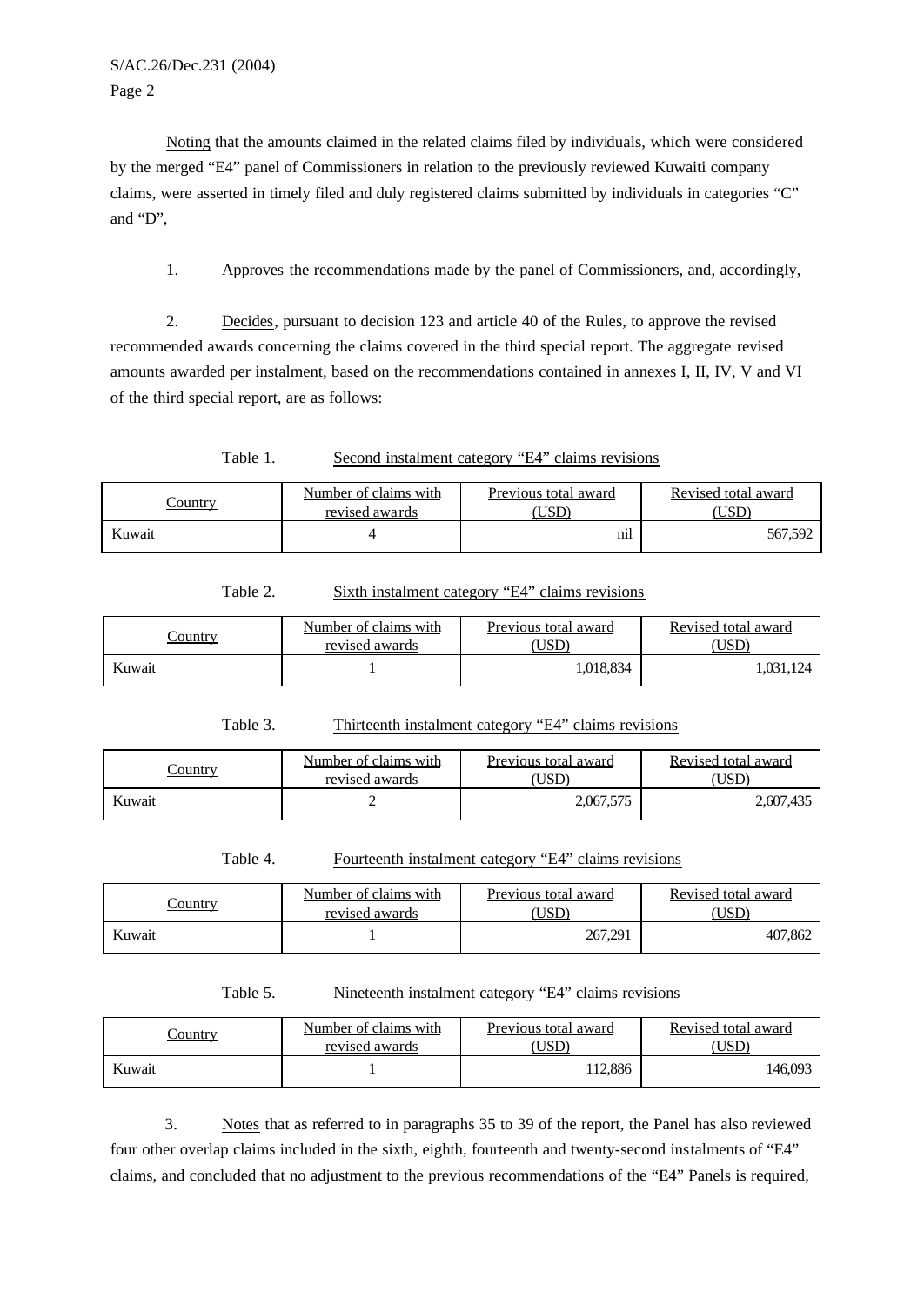4. Decides also to approve the corrected recommended awards concerning two claims referred to in paragraphs 40 to 42 of the third special report, which leads to a total amount of recommended compensation that is USD 193,348 less than the amount of compensation that was previously approved for such claims. The aggregate corrected amounts per instalment, based on the recommendations contained in annex VIII of the third special report, are as follows:

Table 6. Fourth instalment category "E4" claims correction

| <u>`ountry</u> | Number of claims with<br>corrected awards | Previous total award<br>USL | Corrected total award |
|----------------|-------------------------------------------|-----------------------------|-----------------------|
| Kuwait         |                                           | 311,889                     | 186,713               |

Table 7. Sixteenth instalment category "E4" claims correction

| 'ountry | Number of claims with<br>corrected awards | Previous total award<br>USD | Corrected total award |
|---------|-------------------------------------------|-----------------------------|-----------------------|
| Kuwait  |                                           | 253,589                     | 185.41                |

5. Decides further that the revised and corrected total awards per instalment, based on the recommendations contained in annexes I to VIII of the third special report, are as follows:

| Instalment | Previous total award<br>(USD) | Revised or corrected total<br>award (USD) | Amount of net effect<br>(USD) |
|------------|-------------------------------|-------------------------------------------|-------------------------------|
| Second     | 124,760,929                   | 125,328,521                               | 567,592                       |
| Fourth     | 70,436,226                    | 70,311,050                                | (125, 176)                    |
| Sixth      | 97,700,714                    | 97,713,004                                | 12,290                        |
| Thirteenth | 85,436,224                    | 85,976,084                                | 539,860                       |
| Fourteenth | 95,521,456                    | 95,662,027                                | 140,571                       |
| Sixteenth  | 78,753,001                    | 78,684,829                                | (68, 172)                     |
| Nineteenth | 80,250,015                    | 80,283,222                                | 33,207                        |
| Total      | 632,858,565                   | 633,958,737                               | 1,100,172                     |

Table 8. Revised and corrected awards for category "E4" claims

6. Recalls that, in addition to implementing the revised and corrected awards set out in paragraphs 2 and 4 above, pursuant to paragraphs 1 (e) of decision 123, the Executive Secretary will, within the limits of duly registered claims, carry into effect the decisions of the bilateral committees constituted pursuant to the guidelines annexed to decision 123 when payment is made,

7. Recalls also that, further to decisions of the bilateral committees referred to in paragraph 6 above, the Executive Secretary will, within the limits of duly registered claims, carry into effect their decisions which, as applied to the revised awards of compensation set out in the third special report,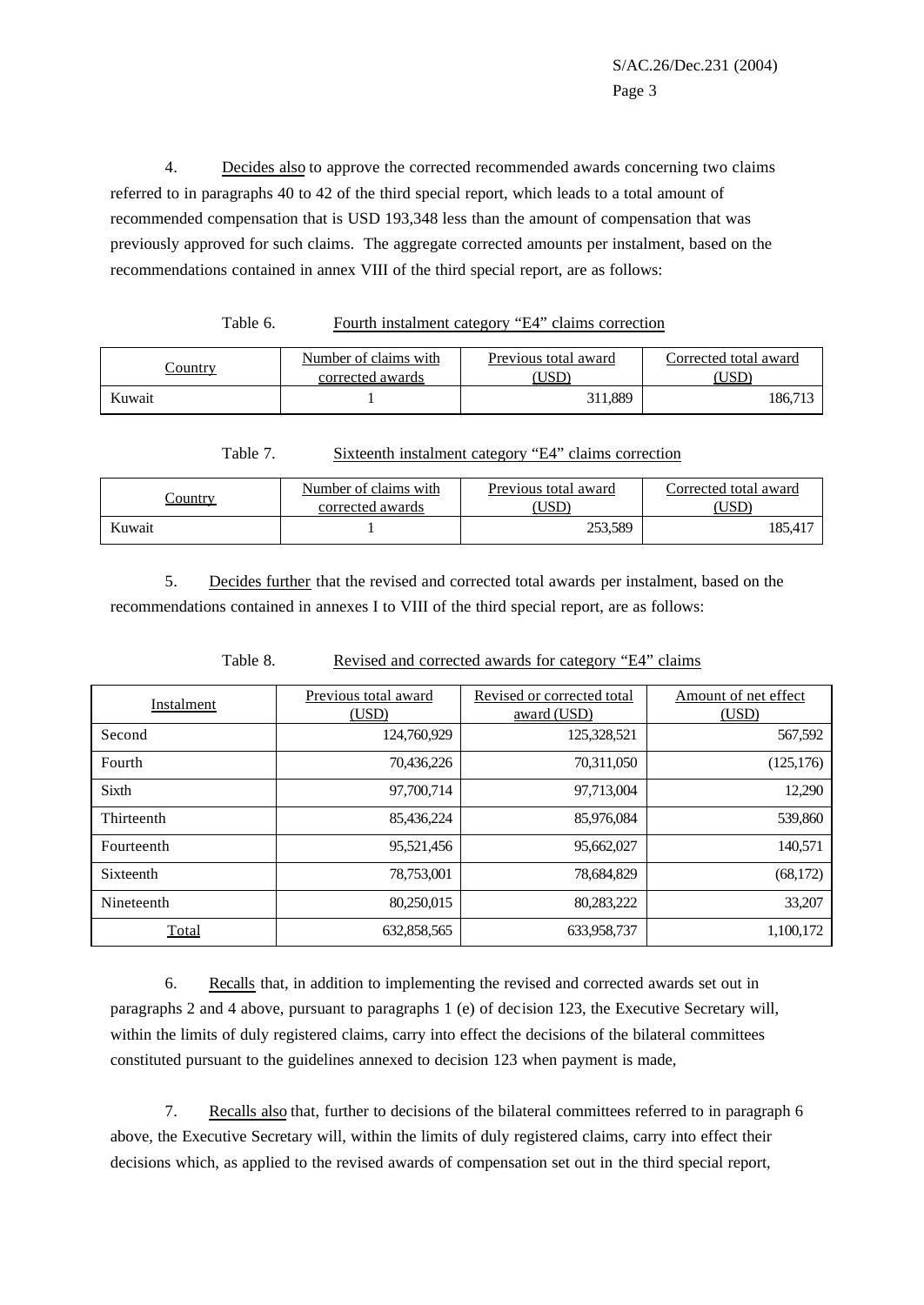## S/AC.26/Dec.231 (2004) Page 4

\_\_\_\_\_\_\_\_\_\_\_\_\_\_\_\_\_\_\_\_\_\_\_\_\_

increase the awards of compensation to which four category "E4" claimants (claim numbers: 4005390, 4005631, 4004367 and 4004865) are entitled, as follows:

| Table 9. Distribution of additional amounts to Kuwaiti corporate claimants applying bilateral |
|-----------------------------------------------------------------------------------------------|
| committee determinations made pursuant to article 2 of the guidelines annexed to              |
| decision 123 to recommended awards in the third special report                                |

| <u>Country</u> | Number of<br>claims | Amount<br>claimed in "E4"<br>claims (USD) | Previous total<br>award (USD) | Revised total<br>amount of<br>compensation<br>(USD) | Amount of<br>additional<br>compensation<br>(USD) |
|----------------|---------------------|-------------------------------------------|-------------------------------|-----------------------------------------------------|--------------------------------------------------|
| Kuwait         |                     | 2,319,481                                 | 209,863                       | 408,747                                             | 198,884                                          |

8. Notes that, further to the distribution of amounts to Kuwaiti corporate claimants applying decisions of the bilateral committees to recommended awards in the third special report, six other claimants in category "E4" (claim numbers: 4003517,4003606, 4004265, 4004422, 4004490 and 4005261) previously received awards that exceed by a total amount of USD 985,628 the amounts to which they are entitled further to this decision,

9. Requests the Government of the State of Kuwait to return to the Commission, within six months, any amounts which, as a result of the revision, correction and distribution of awards set out in paragraphs 4 and 8 above which, according to this decision, were overpaid to the E4 claimants in previous decisions, as shown in table 10 below,

Table 10. Overpayments due to revision, correction and distribution of awards applying bilateral committee determinations made pursuant to article 2 of the guidelines annexed to decision 123 to recommended awards in the third special report or due to correction of recommended awards by the panel of Commissioners

| Country | Number of affected claims | Amount of overpayment (USD) |
|---------|---------------------------|-----------------------------|
| Kuwait  |                           | 178.976                     |

10. Recalls that paragraph 1 (g) of decision 123 directs the Executive Secretary to make payments on behalf of the Government of the State of Kuwait, pursuant to the irrevocable delegation of authority annexed to decision 123, to the Governments and other submitting entities of the portions of awards of compensation to which category "C" and/or "D" claimants are entitled, as determined by the bilateral committees under the guidelines, as follows:  $2\overline{ }$ 

<sup>&</sup>lt;sup>2</sup> In conformity with the provisions on confidentiality in the Rules (article 30, paragraph 1, and article 40, paragraph 5), information concerning the amount to be paid to each individual claimant will not be made public, but will be provided to each respective Government separately.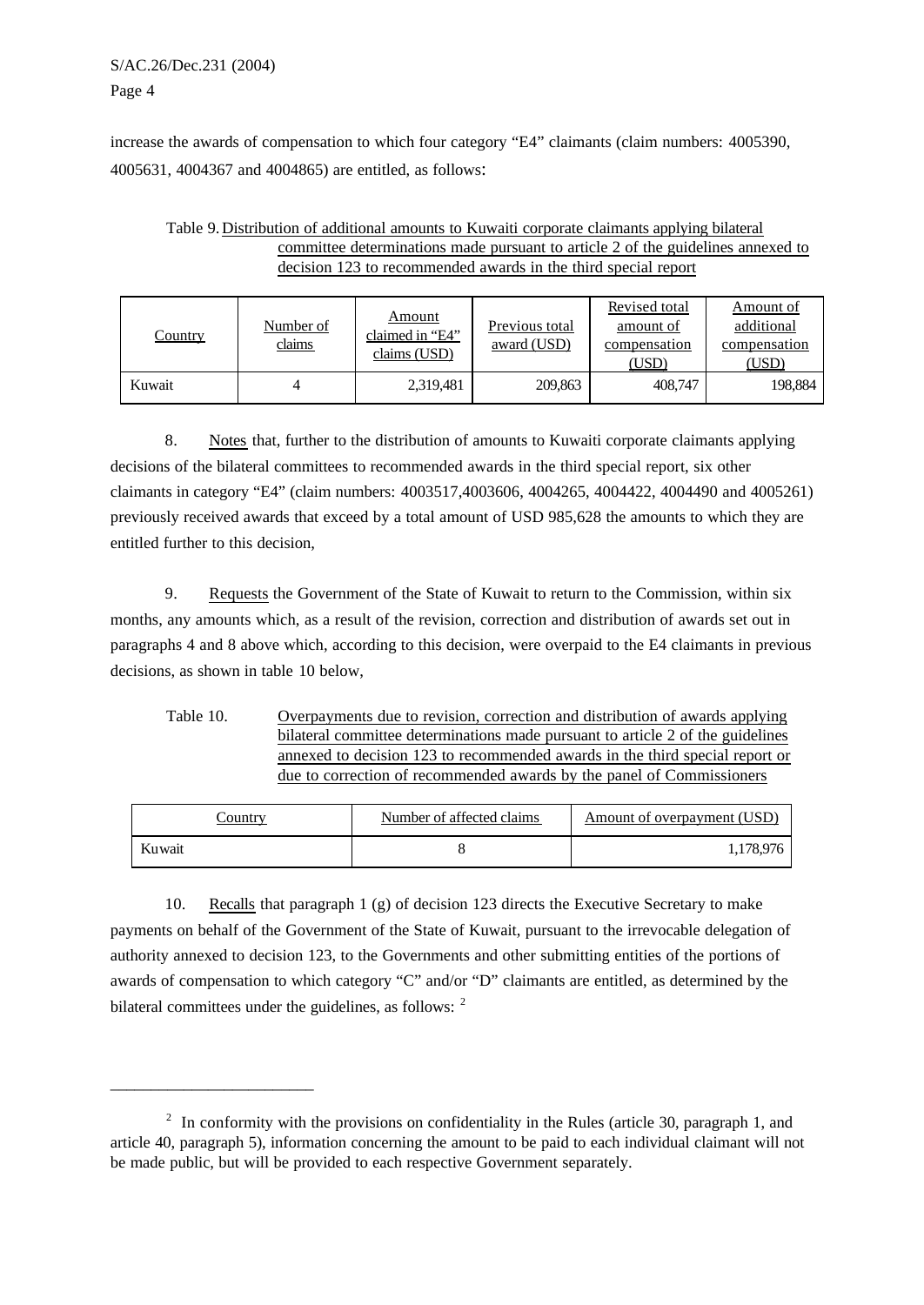## Table 11. Distribution of awards to individual claimants applying bilateral committee determinations made pursuant to article 2 of the guidelines annexed to decision 123 to recommended awards in the third special report

| Country or<br>international<br>organization | Number of<br>claims entitled to<br>receive payment | Number of claims<br>not entitled to<br>receive payment | Amount claimed for<br>corporate losses in<br>individual claims<br>(USD) | Amount of<br>compensation<br>(USD) |
|---------------------------------------------|----------------------------------------------------|--------------------------------------------------------|-------------------------------------------------------------------------|------------------------------------|
| Austria                                     |                                                    |                                                        | 688,370                                                                 | 94,337                             |
| Egypt                                       |                                                    |                                                        | 1,334,256                                                               | 66,509                             |
| India                                       |                                                    |                                                        | 1,038,062                                                               | 67,400                             |
| Jordan                                      | $\overline{7}$                                     | $\overline{c}$                                         | 7,009,661                                                               | 1,225,514                          |
| <b>UNDP</b> Washington                      |                                                    | $\mathfrak{D}$                                         | 175,000                                                                 | nil                                |
| <b>UNHCR Canada</b>                         |                                                    |                                                        | 3,907,422                                                               | 488,358                            |
| Total                                       | 11                                                 | 4                                                      | 14,152,771                                                              | 1,942,118                          |

11. Notes that the amount of compensation to be distributed to one individual claimant (claim number: 3010722) has been reduced in a total amount of USD 138,146 to limit his award to an amount no greater than the amount asserted in his category "D" claim in respect of the losses reviewed by the merged "E4" panel of Commissioners in the report,

12. Notes further that one individual claimant (claim number: 3002065) previously received an award in category "C" that exceeds by a total of USD 59,455.25 the amount to which he is entitled further to this decision,

13. Instructs the secretariat to notify the responsible submitting entity to consider appropriate action to recover the amount of USD 59,455.25 from the individual claimant referred to in paragraph 12 above and return it to the Compensation Fund,

14. Reaffirms that, when funds become available payments shall be made in accordance with decision 227 (S/AC.26/Dec.227 (2004)), except for the portions of amounts payable to seven successful category "D" claimants (claim numbers: 3003382, 3003778, 3003755, 3010722, 3004961, 3004725 and 3000190) for which six claimants in category "E4" had already received payments, referred to in paragraph 8 above,

15. Recalls that when payments are made in accordance with decision 227, and pursuant to the terms of decision 18 (S/AC.26/Dec.18 (1994)), the Government of the State of Kuwait shall distribute amounts received to the designated claimants in respect of approved awards within six months of receiving payment, and shall, not later than three months after the expiration of this time limit, provide information on such distribution,